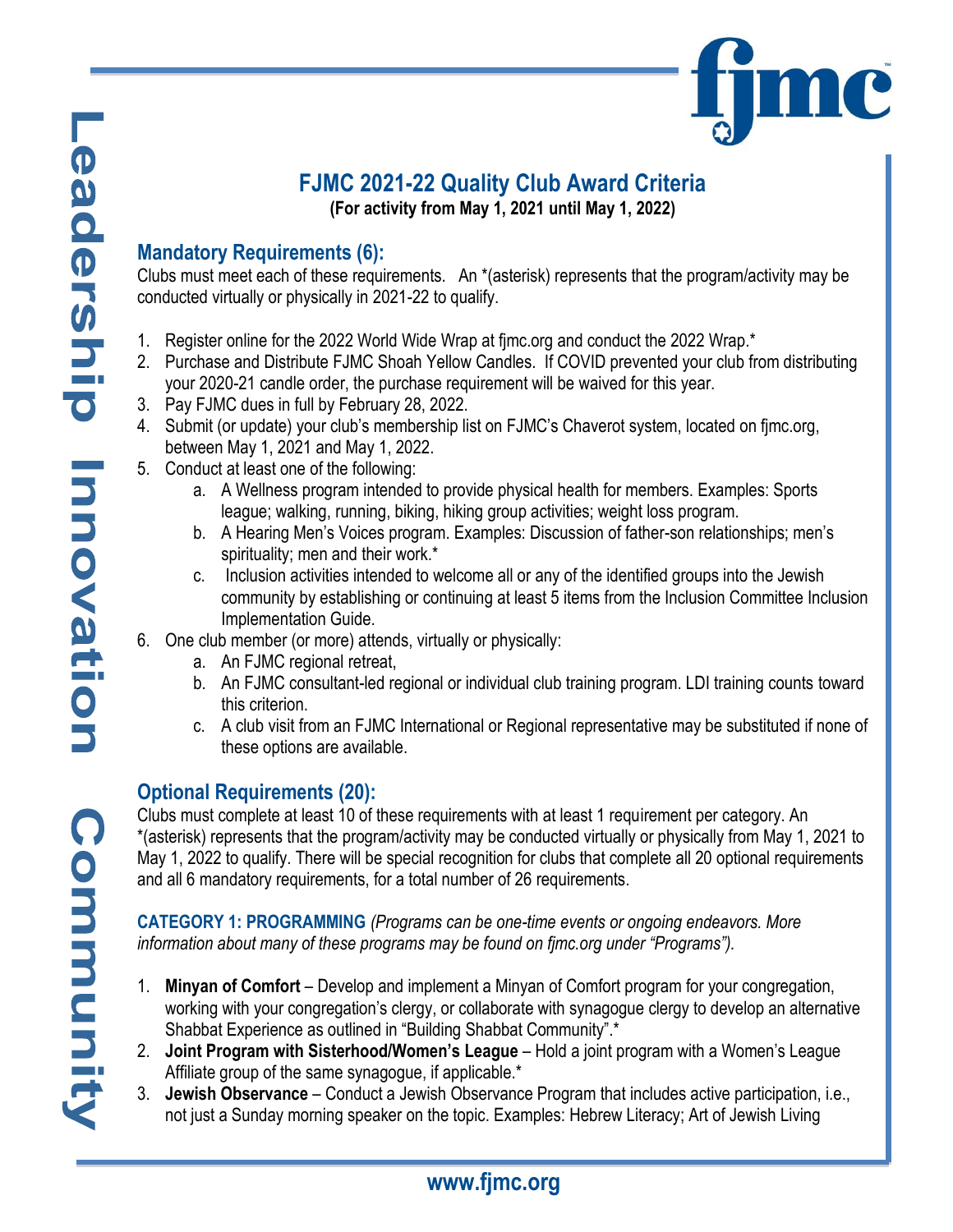

course; Torah study with the Rabbi; selling Sukkah kits; Build-A-Pair Program, Yad Shel Chai Program.\*

- 4. **Community Service** Lead or participate in a Community Service Project to benefit your local community outside your congregation. Examples: Deliver food to the needy; hold religious services at an assisted living home; collect books and toys and deliver to a group home; etc.
- 5. **Synagogue Service** Lead or participate in a synagogue service project that enhances or benefits your synagogue or congregation. Examples: Provide ushers for services; publish a synagogue directory; do a clean-up or organizing project; sort tallisim and/or siddurim to find those that are worn and need to be retired; etc.\*
- 6. **Men's Club Shabbat** Organize and host a Men's Club Shabbat (Friday night, Saturday morning, or both).\*
- 7. **Keruv**  Lead or participate in a Keruv program. Examples: Programs to welcome interfaith families in your synagogue/congregation; discussion groups for congregants about interfaith experiences or issues.\*
- 8. **Attracting Younger Members to Your Club** Encourage younger men to lead or organize a program of their choosing. Examples: Daddy-Daughter Dance, rock climbing, rafting, Oylimpics, etc.
- 9. **Father-Child or Youth Support** Conduct or participate in a father-child program or youth support activity. Examples: Father-child group sports event or group attendance at a professional sports game; youth art contest; Camp Ramah scholarships; safe driving program.\*
- 10. **Joint Men's Club Program** Collaborate on a program with another Men's Club/Brotherhood (other than a regional activity). This can be with a Men's Club/Brotherhood outside of the Conservative/Masorti movement. Include name(s) of other Men's Club/Brotherhood (s) in submission to satisfy this criterion.\*
- 11. **Steak and Scotch in the Sukkah/Beer and Bible** Conduct an event in which ritual, bible, etc. is discussed in a fun environment.

# **CATEGORY 2: CLUB ADMINISTRATION**

- 12. **President Elect**  Submit the name of your successor club president by May 1, 2022. This individual does not need to have the title of First Vice President but must have agreed to serve as your next president.
- 13. **Email List**  Submit valid email addresses for 90% of the members on your club membership list to "Chaverot", the FJMC Membership system, located on fjmc.org.
- 14. **Communications** Conduct regular communications to inform club members of activities and/or meetings. Examples: Club Facebook page; newsletter (electronic or print); regular group e-mails; website; postcards; club's programs advertised and promoted in synagogue newsletter
- 15. **Budget**  Produce and adopt a budget for the 2021-22 program year.
- 16. **Calendar** Publish (online or print) a calendar of club activities for the 2021-22 program year.
- 17. **Membership Drive** Conduct a membership recruitment effort such as direct calls/visits to potential members, hand out bagels at Sunday School drop-off,

# **CATEGORY 3: REGIONAL AND INTERNATIONAL PARTICIPATION**

- 18. **Leadership** One club member (or more) is one of the following:
	- a. an elected International FJMC officer (i.e., Executive Committee member)
	- b. an elected Regional FJMC officer